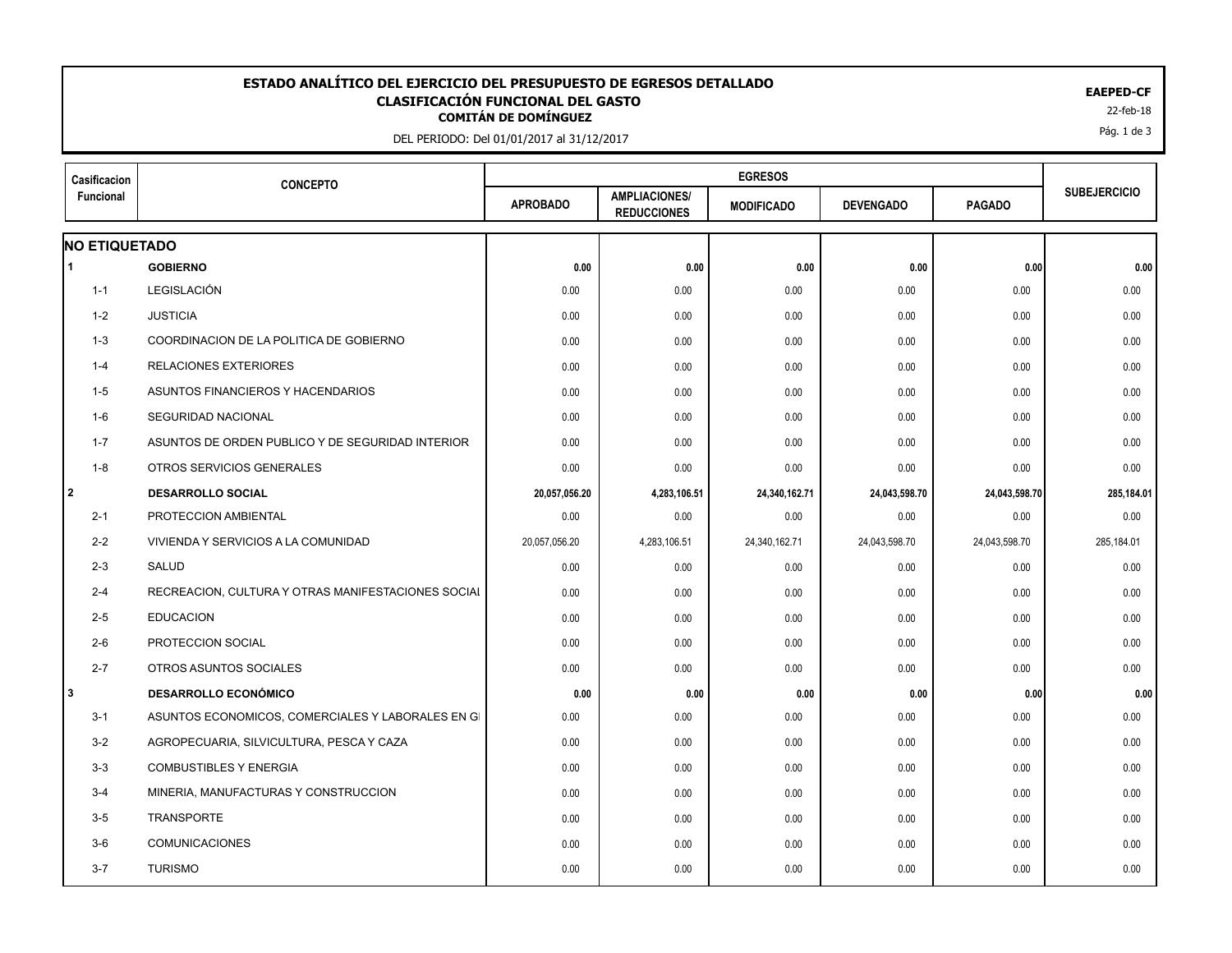## EAEPED-CF<br>**CLASIFICACIÓN FUNCIONAL DEL GASTO**<br>22-feb-18 <sup>22-feb-18</sup> **ESTADO ANALÍTICO DEL EJERCICIO DEL PRESUPUESTO DE EGRESOS DETALLADO EAEPED-CF CLASIFICACIÓN FUNCIONAL DEL GASTO**

DEL PERIODO: Del 01/01/2017 al 31/12/2017

| Casificacion      | <b>CONCEPTO</b>                                     |                 |                                            |                   |                  |               |                     |
|-------------------|-----------------------------------------------------|-----------------|--------------------------------------------|-------------------|------------------|---------------|---------------------|
| Funcional         |                                                     | <b>APROBADO</b> | <b>AMPLIACIONES/</b><br><b>REDUCCIONES</b> | <b>MODIFICADO</b> | <b>DEVENGADO</b> | <b>PAGADO</b> | <b>SUBEJERCICIO</b> |
| $3 - 8$           | CIENCIA, TECNOLOGIA E INNOVACION                    | 0.00            | 0.00                                       | 0.00              | 0.00             | 0.00          | 0.00                |
| $3-9$             | OTRAS INDUSTRIAS Y OTROS ASUNTOS ECONOMICOS         | 0.00            | 0.00                                       | 0.00              | 0.00             | 0.00          | 0.00                |
| $\overline{4}$    | OTRAS NO CLASIFICADAS EN FUNCIONES ANTERIORES       | 190,504.80      | 690,302.09                                 | 880,806.89        | 880,806.89       | 880,806.89    | 0.00                |
| $4 - 1$           | TRANSACCIONES DE LA DEUDA PUBLICA / COSTO FINANCIER | 0.00            | 400,000.00                                 | 400,000.00        | 400,000.00       | 400,000.00    | 0.00                |
| $4 - 2$           | TRANSFERENCIAS, PARTICIPACIONES Y APORTACIONES ENT  | 190,504.80      | 290,302.09                                 | 480,806.89        | 480,806.89       | 480,806.89    | 0.00                |
| $4 - 3$           | SANEAMIENTO DEL SISTEMA FINANCIERO                  | 0.00            | 0.00                                       | 0.00              | 0.00             | 0.00          | 0.00                |
| $4 - 4$           | ADEUDOS DE EJERCICIOS FISCALES ANTERIORES           | 0.00            | 0.00                                       | 0.00              | 0.00             | 0.00          | 0.00                |
| <b>ETIQUETADO</b> |                                                     |                 |                                            |                   |                  |               |                     |
|                   | <b>GOBIERNO</b>                                     | 0.00            | 0.00                                       | 0.00              | 0.00             | 0.00          | 0.00                |
| $1 - 1$           | <b>LEGISLACIÓN</b>                                  | 0.00            | 0.00                                       | 0.00              | 0.00             | 0.00          | 0.00                |
| $1 - 2$           | <b>JUSTICIA</b>                                     | 0.00            | 0.00                                       | 0.00              | 0.00             | 0.00          | 0.00                |
| $1 - 3$           | COORDINACION DE LA POLITICA DE GOBIERNO             | 0.00            | 0.00                                       | 0.00              | 0.00             | 0.00          | 0.00                |
| 1-4               | RELACIONES EXTERIORES                               | 0.00            | 0.00                                       | 0.00              | 0.00             | 0.00          | 0.00                |
| 1-5               | ASUNTOS FINANCIEROS Y HACENDARIOS                   | 0.00            | 0.00                                       | 0.00              | 0.00             | 0.00          | 0.00                |
| $1 - 6$           | <b>SEGURIDAD NACIONAL</b>                           | 0.00            | 0.00                                       | 0.00              | 0.00             | 0.00          | 0.00                |
| $1 - 7$           | ASUNTOS DE ORDEN PUBLICO Y DE SEGURIDAD INTERIOR    | 0.00            | 0.00                                       | 0.00              | 0.00             | 0.00          | 0.00                |
| $1 - 8$           | OTROS SERVICIOS GENERALES                           | 0.00            | 0.00                                       | 0.00              | 0.00             | 0.00          | 0.00                |
| 2                 | <b>DESARROLLO SOCIAL</b>                            | 0.00            | 0.00                                       | 0.00              | 0.00             | 0.00          | 0.00                |
| $2 - 1$           | PROTECCION AMBIENTAL                                | 0.00            | 0.00                                       | 0.00              | 0.00             | 0.00          | 0.00                |
| $2 - 2$           | VIVIENDA Y SERVICIOS A LA COMUNIDAD                 | 0.00            | 0.00                                       | 0.00              | 0.00             | 0.00          | 0.00                |
| $2 - 3$           | SALUD                                               | 0.00            | 0.00                                       | 0.00              | 0.00             | 0.00          | 0.00                |
| $2 - 4$           | RECREACION, CULTURA Y OTRAS MANIFESTACIONES SOCIAL  | 0.00            | 0.00                                       | 0.00              | 0.00             | 0.00          | 0.00                |
| $2 - 5$           | <b>EDUCACION</b>                                    | 0.00            | 0.00                                       | 0.00              | 0.00             | 0.00          | 0.00                |
| $2-6$             | PROTECCION SOCIAL                                   | 0.00            | 0.00                                       | 0.00              | 0.00             | 0.00          | 0.00                |
| $2 - 7$           | OTROS ASUNTOS SOCIALES                              | 0.00            | 0.00                                       | 0.00              | 0.00             | 0.00          | 0.00                |
|                   |                                                     |                 |                                            |                   |                  |               |                     |

Pág. 2 de 3